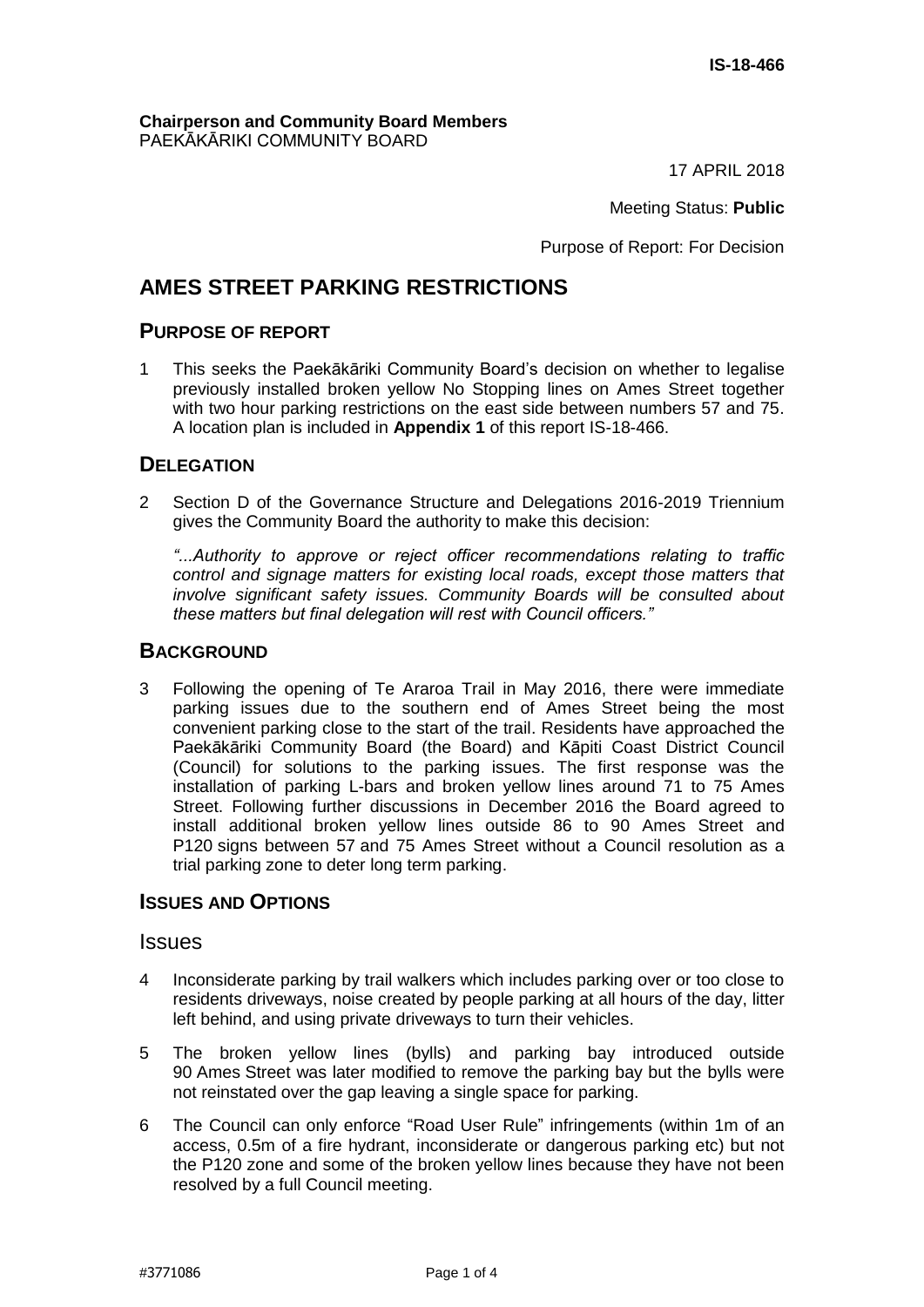7 The Council has limited resources for parking enforcement and weekend work is covered by a contracted security company. Any vehicle overstaying the 2 hour limit still has to be chalked and monitored for 2 hours before it can be infringed.

# Option 1

- 8 Retain the current unenforceable restrictions until the new walking track on State Highway 1 (SH1)/North Island Main Truck (NIMT) Rail Corridor is completed and the signs and lines just remain an implied threat to out of town visitors.
- 9 Make sure the Te Araroa Trail then includes this section of track as part of the "Trail" and publicises it on their website – encouraging walkers to commence their journey at Beach Road in close proximity to the railway station and village centre parking.
- 10 After several months following the opening of the new section of track, review parking behaviour on Ames Street to see if there is an improvement and then revisit the restrictions.
- 11 Due to issues of enforcement resources and the mixed response from residents this would be Council officers preferred option.

## Option 2

- 12 The Board approve the broken yellow lines and parking restrictions that were introduced in December 2016 and recommend that Council pass a resolution to make them fully enforceable.
- 13 The Board will need to also consider if the parking is *8am – 6pm every day excluding public holidays*, which is what is implied by the current P120 signs; or whether they want to make it *"Mon – Fri",* "*at all times"* or *"Sat – Sun"?*
- 14 This has a negative impact on residents who do not have off street parking or want somewhere for friends and family to park if they have multiple vehicles in the household or are visiting for an extended period.
- 15 Once this becomes enforceable and regularly patrolled it also opens residents up to additional scrutiny on any vehicle parked on the road which may have an expired warrant of fitness or registration. This could also impact upon the current berm parking on the seaward side of Ames Street which could also attract infringement notices.

## Option 3

- 16 Remove all of the parking restrictions.
- 17 This will encourage the walkers back onto Ames Street but probably to a lesser extent than the original period when the track first opened with town centre parking being promoted and the SH1/NIMT Rail Corridor track becomes fully open by the end of June.

## Option 4

- 18 Introduce a new parking scheme.
- 19 Residents parking has been suggested by a few residents with others opposed to it (after living with it in central Wellington). The current Council Traffic Bylaw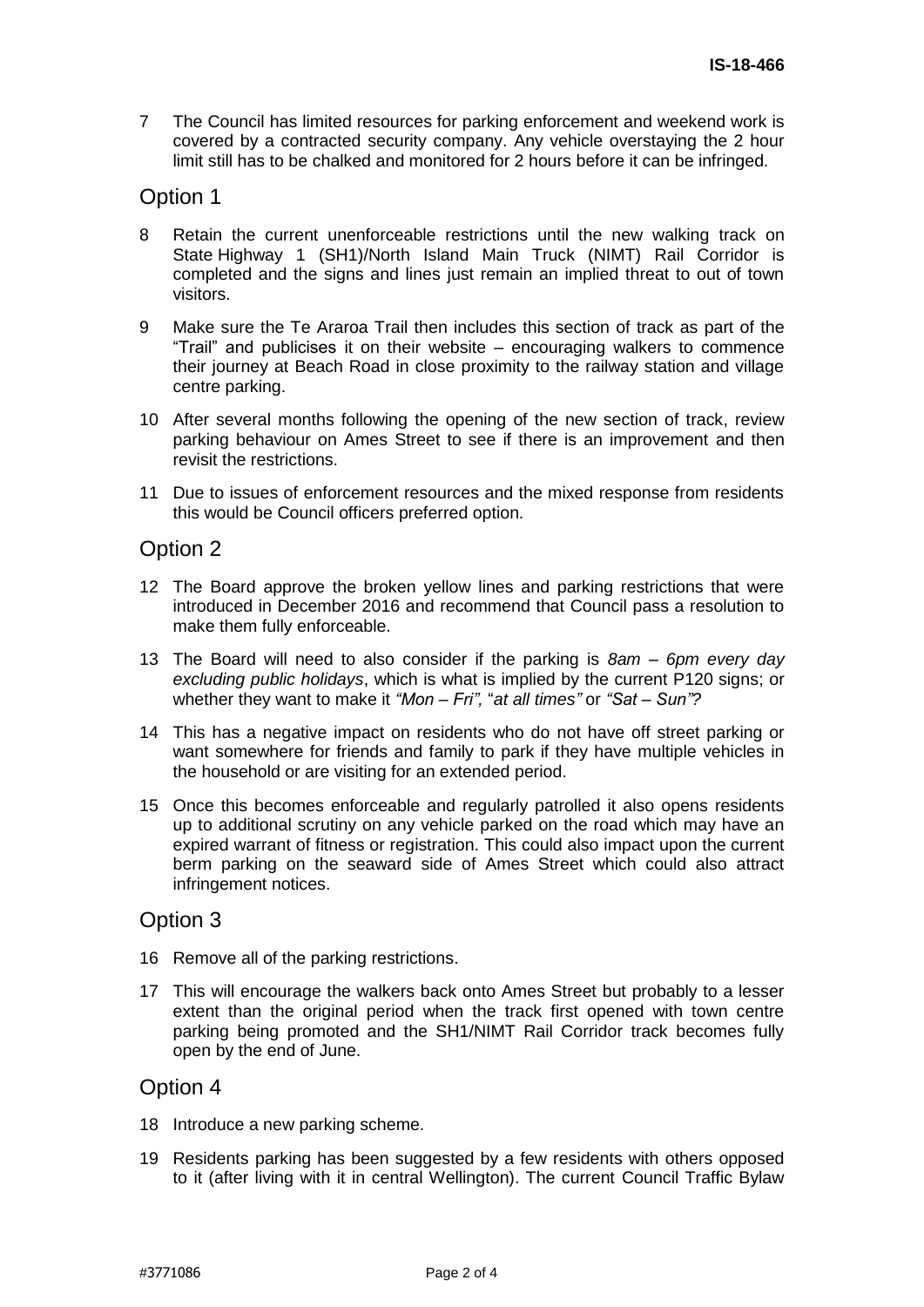does not support any form of residents parking so it would be unenforceable and have no policy or rules around how it would be managed. And as such Council do not have any mechanism or budget in place to administer such a scheme.

- 20 With most residents having off-street parking there would be only limited take up of such a scheme and reluctance for residents to pay for a permit that would only be used for occasional visitors.
- 21 Other time limit durations could be used, shortening the period would be more of a deterrent but it would also require more intensive patrolling and management. Reducing the length of the parking zone is also a definite possibility, the residents further to the north did not seem as concerned or affected by parking on Ames Street so shortening the zone could be considered after further consultation.

## **CONSIDERATIONS**

### Policy considerations

22 There are no policy implications in relation to the recommendation.

### Legal considerations

23 There are no legal considerations other than ensuring any new road signs and markings are installed in accordance with Council Bylaws, NZTA Guidelines, and New Zealand traffic regulations.

### Financial considerations

24 The cost of any changes to line marking and signage can be accommodated in the 2017/2018 road maintenance budget.

### Tāngata whenua considerations

25 There are no issues relating to Tāngata Whenua for consideration.

### **SIGNIFICANCE AND ENGAGEMENT**

Significance policy

26 This matter has a low level of significance under Council policy.

### Consultation already undertaken

- 27 The Community Boards has been an integral part of discussions and consultation in this matter.
- 28 A door to door survey with residents was undertaken between 26 to 29 March 2018 for feedback on the P120 trial.
- 29 The 25 properties between 55 and 90 Ames Street were canvassed.
- 36% of owners were unavailable for comment not at home or the properties were family baches or holiday rentals.
- A further 36% of owners wanted the restrictions approved but many also asked for additional items to be included.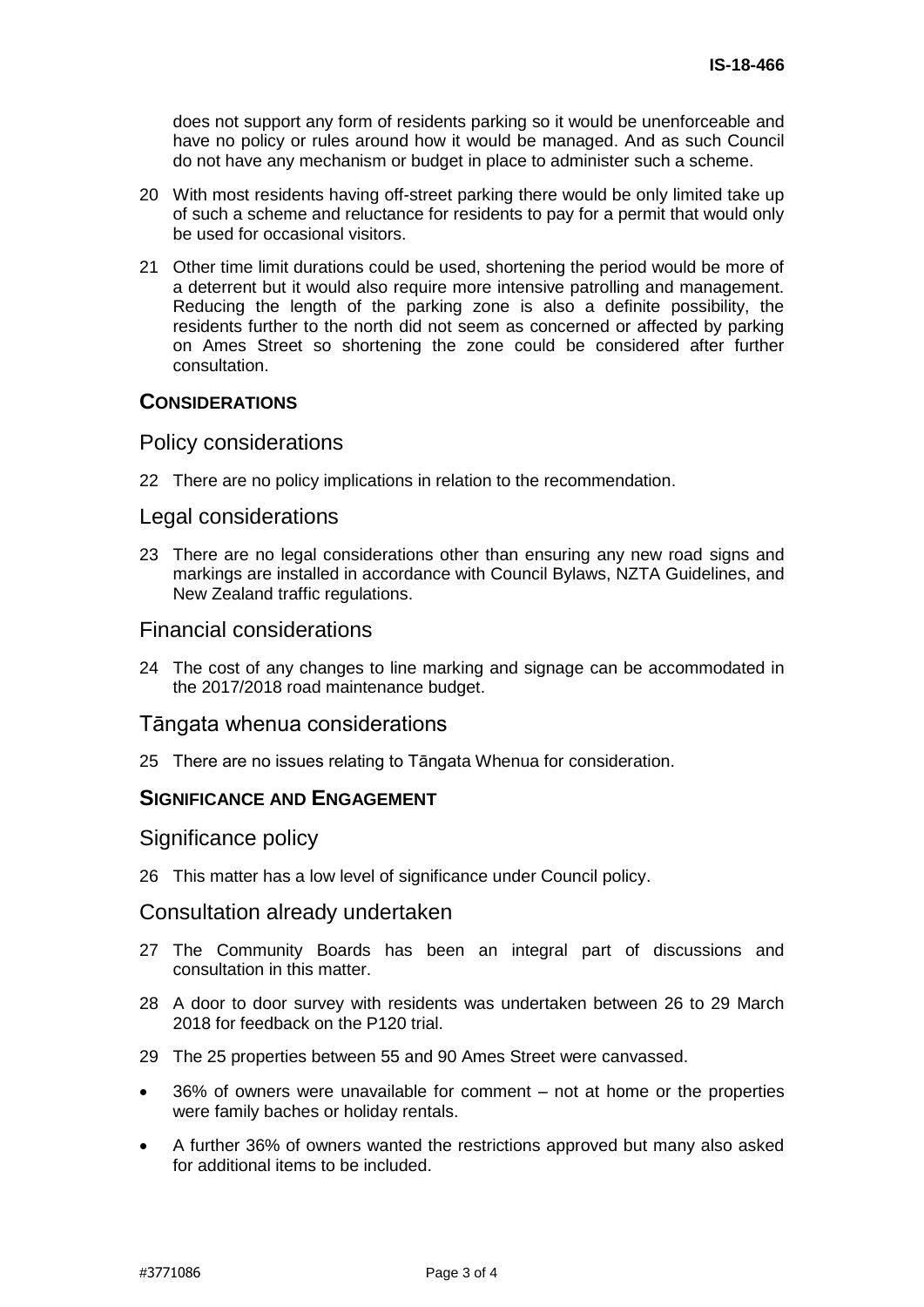- 20% of residents wanted to retain the current situation.
- The final 8% wanted all of the restrictions removed.

## Engagement planning

30 This current round of talks with residents has not been able to reach all of the immediately affected residents or consider any feedback from the wider community.

# **RECOMMENDATIONS**

- 31 That the Paekākāriki Community Board recommends one or two of the following:
- 32 Remain with the *status quo* and leave the unenforceable parking restrictions between 57 and 90 Ames Street in place with a further review six months after the new section of track on SH1 is opened.
- 33 Recommend that Council approve the previously installed yellow "No Stopping" lines on Ames Street from the vehicle crossing at number 88 south to a point 9.5m north of the Ames Street Reserve as shown on the plan in Appendix 1 of report IS-18-466.
- 34 Recommend that Council approve the previously installed two hour (P120) parking restrictions between 57 and 75 Ames Street. As shown on the plan in Appendix 1 of report IS-18-466.
- 35 Remove all of the trial markings and revert to unrestricted parking on Ames Street.

| Report prepared by | <b>Approved for</b> |
|--------------------|---------------------|
|                    | submission          |

**Approved for submission**

| Gary Adams      |
|-----------------|
| TRAFFIC         |
| <b>ENGINEER</b> |

Natasha Tod Sean Mallon **GROUP MANAGER REGULATORY SERVICES**

**GROUP MANAGER INFRASTRUCTURE SERVICES**

### **ATTACHMENTS**

Appendix 1: Location Plan of Ames Street Parking Restrictions